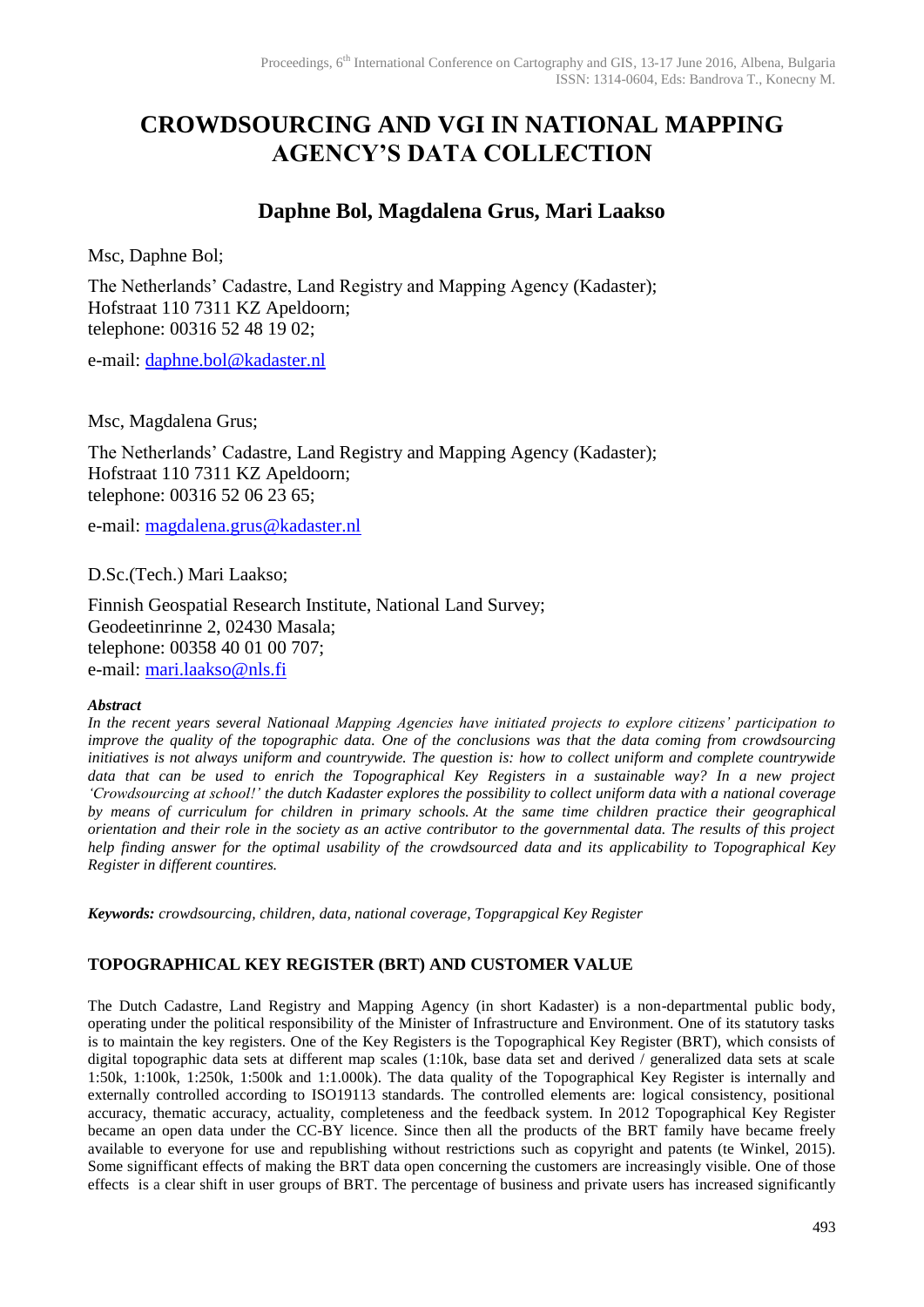in the first few years (Fig 1). Another visible effect is a grow of the BRT user community. Since BRT has been made available as open data the number of BRT LinkedIn user group members has increased substantially. Also the group activity represented by discussions and comments has increased significantly (Bregt et al.,2015). Next to making BRT products open, the implementation of LEAN method in BRT production process helps to increase the role and inmportance of the users. The core element of the LEAN methodology is to maximize customer value while minimizing waste. Thanks to LEAN method the focus has shifted to the direct creation of value for the BRT customer. In the Dutch Kadaster next to the exclusion of the waste in the production process also the customer was asked to participate actively in improving the production process. Every change in the specifications of the BRT product family or in the production process has been evaluated by the customers from their perspective. From the BRT user group consultation it has been found out that the actuality of the map is the most important and desired quality element of Topographical Key Register BRT.

## **Figure 1**



*Figure 1. The users of the BRT separated in user groups (source:"De effecten van een open basisregistratie topografie (BRT)", Bregt et al.,2015)* 

# **CROWDSOURCING AND VOLUNTARY GEOGRAFIC INFORMATION (VGI) IN THE NETHERLANDS**

Since 2012 Kadster has been facing a growing need for the higher actuality of topographic data. Next to the LEAN method implementation and giving the customer a prominent role, Kadaster has initiated several projects to explore citizens' participation (crowdsourcing en voluntary geographic information) to improve the actuality of the topographical objects. Next to the high quality standards the Dutch topographic datasets has to be uniform, nationwide and deliverable each year. An important user group of our topographical maps is the emergency service sector. Unfortunately the current situation does not meet the quality and visualisation requirements of this group. The emergency services demand the highest actuality and uniform data with a national coverage. The question arised whether crowdsourcing would be a suitable method to collect those data. Althouh the crowdsourced data have very high actuality, they are very often not uniform nor countrywide. Moreover there is no guarantee about the sustainability of such initiatives.

# **CROWDSOURCING AND VOLUNTARY GEOGRAFIC INFORMATION (VGI) IN FINLAND**

Crowdsourcing and VGI concepts are being implemented and tested also by the Finnish Geospatial Research Institute (FGI), part of National Land Survey (NLS) in Masala. As part of the universal renewal of the National Topographic Database schema a project has been initiated to investigate to possibilities of crowdsourcing in data collection. The main objectives of the project are to create a concept for the usage of the volunteered geographic information and to test the concept with a pilot. The plans are to offer citizens and for other partner bodies as well a special layer on top of the authoritative data where they can contribute their data on. This layer is called as Citizen Topographic Database. These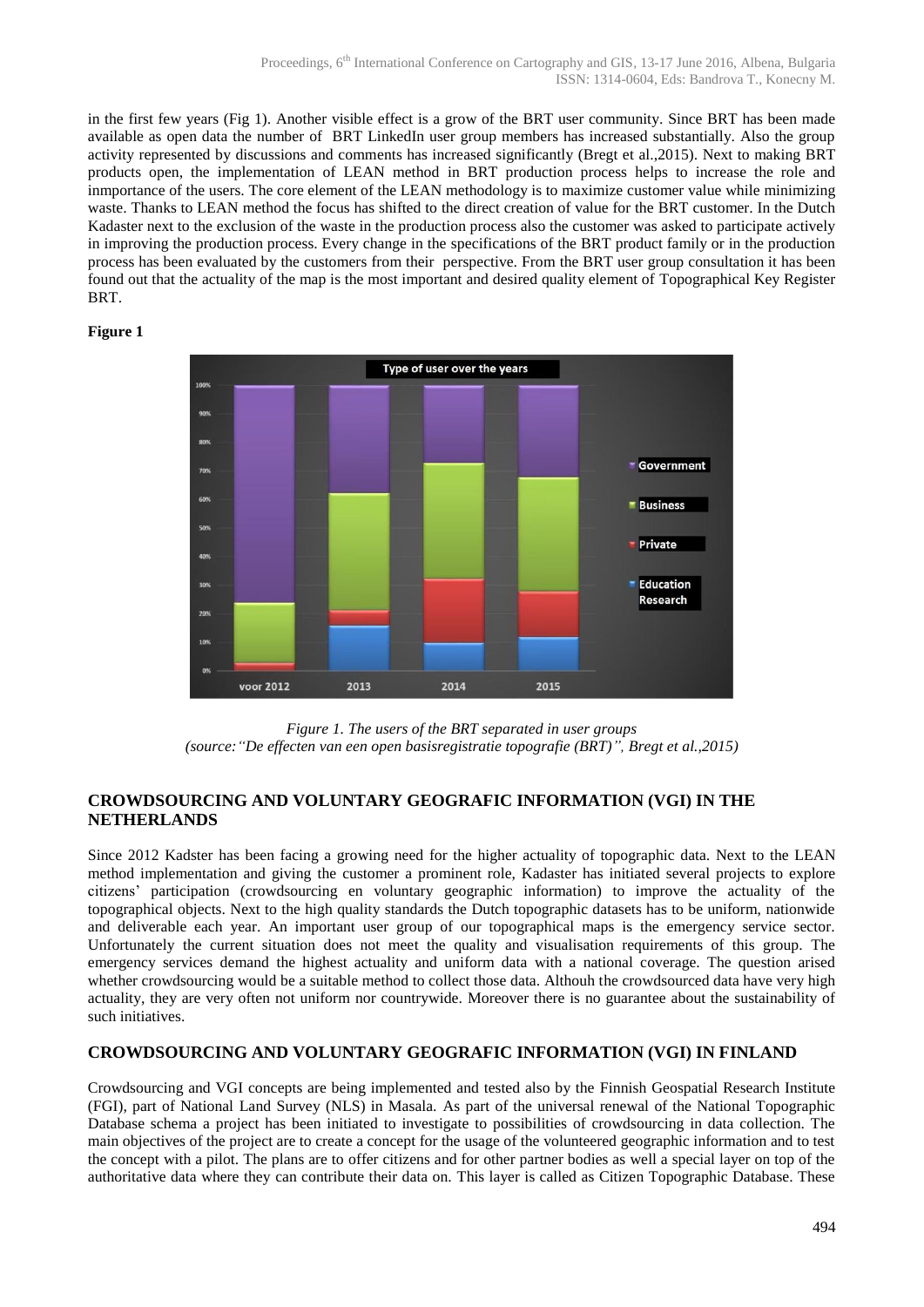data would be visible for all the users. The main challenge in data quality is to create an interface which guides the contributor to enter as complete data as possible. The current pilot design will focus on selected data objects to which complete data models are created and the required attributes are decided. The pilot environment will be offered to the audience in web browser based and as a mobile version. In addition to the technical challenges in collecting and storing the data the conceptualizing of promoting, engaging and motivating people is highly important. Whilst campaigns on special topics work often well the continuation and sustainability of the activity is difficult to gain.

Based on the results from the previous crowdsourcing projects at the Kadaster and NLS but also experiences from other National Mapping Agencies it can be concluded that maintaining continous participants' involvement is challenging. The question which arise was: how to collect actual, uniform and countrywide data, that can be used to enrich the Topographical Key Register users, in a sustainable way?

The two organizations – the Dutch Kadaster and Finnish FGI – are a collaborating partners in the field of crowdsourcing and VGI within the Short-term scientific mission (STSM) for European COST Action TD1202 research network.

# **CROWDSOURCING AS A PART OF EDUCATIONAL PROGRAM**

To find the answer for the question how to collect actual, uniform and countrywide data, that can be used to enrich the Topographical Key Register users in a sustainable way, the Dutch Kadaster started a new project 'Crowdsourcing at school!'. In this project Kadaster has been exploring the possibility to collect data with a national coverage by means of curriculum for school children. Involving the Dutch educational system seems to be a suitable approach because of the amount of and location of primary and secondary schools in the Netherlands which are spread evenly throughout the whole country (Figure 2). At the same time children get a chance to practice their geographical orientation, acquaintance with topographic maps and their role in the society as an active contributor to governmental data.

## **Figure 2**



*Figure 2. The spread of the primary and secondary schools (high schools) in the Netherlands.* 

In the crowdsourcing curriculum presented by Kadaster to schools in a pilot project, children get to know what is crowdsourcing and why their contribution can be important for the whole society. The curriculum is based on an onlineprogram and involves several parts.The first part is about the Kadaster as organization. Through several assignments, children gain knowledge about the history of land registration, and the role of Kadaster. The second part is about crowdsourcing. In the theorethical part children learn about the concept of crowdsourcing and get several examples of crowdsourcing initiatievs such as Wikipedia, OpenStreetMap etc. In the practical part of this curriculum children learn to collected data for the emergency services (police, ambulance and fire services) through an online application (Figure 3).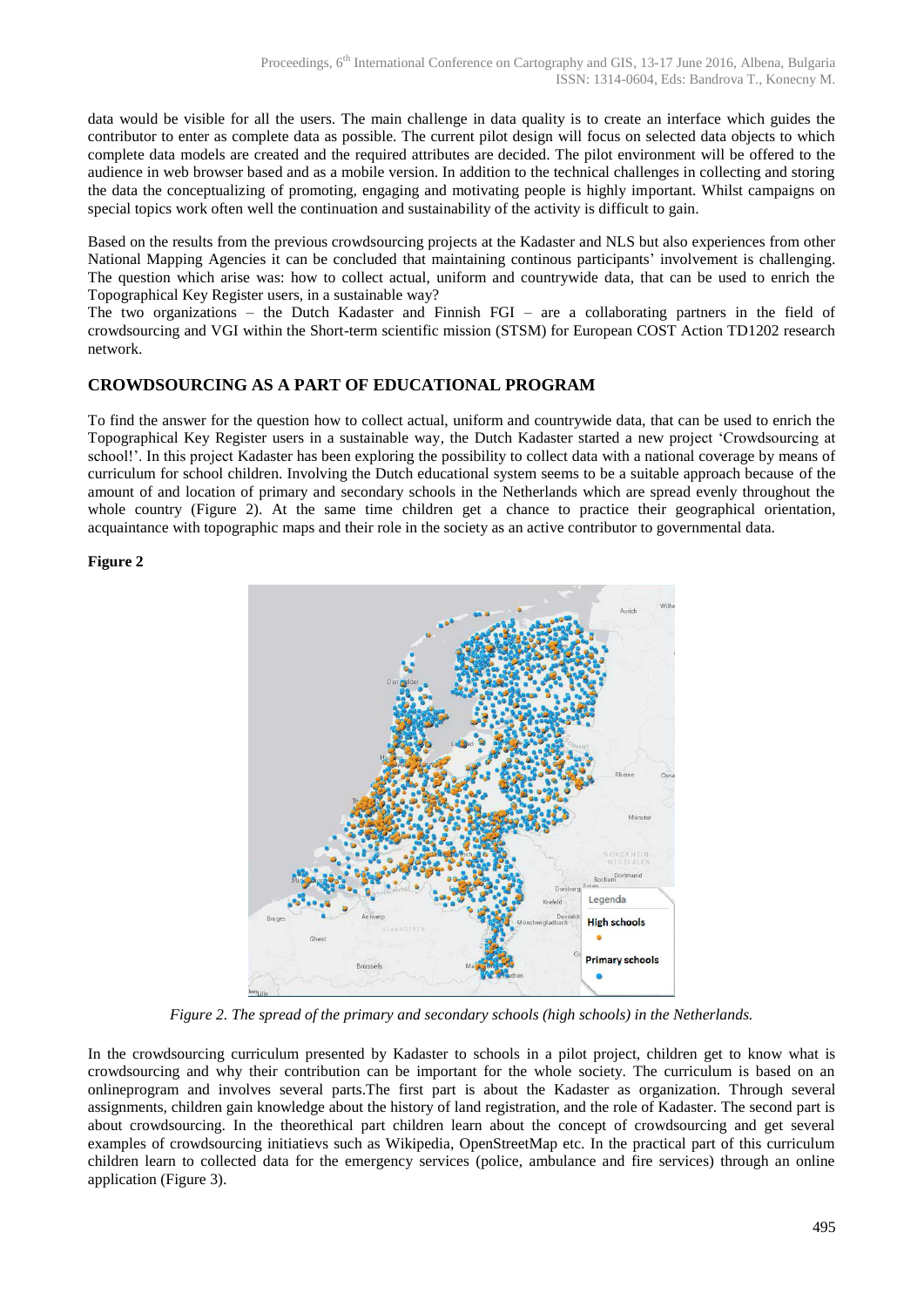#### **Figure 3**



*Figure 3. Online application to collect data for emergency services* 

In the future, the curriculum can be extended or adjusted to the needs of other target groups. By integrating this crowdsourcing method into the educational system, data collection is ensured for a longer period. By means of application, children work on their topographical knowledge by using different kinds of maps (topographical maps and aerial photos). By collecting data for emergency services they learn how they can contribute in order to help other people.

Currently, this curriculum is in the pilot phase. We are testing the online program at primary schools (children in the age of 11-12). In this phase we want to gain as much as possible experiences and feedback from pupils and from the teachers about the content, format and the user friendliness of the method.

Further we are also curious about the quality of the collected data and the usability of the new objects by the target group which is the emergency services. However further research will be made in cooperation with Finnish NLS and the French National Mapping Agency (*IGN-FRANCE*).

# **School visits**

Until now the curriculum has been tested at four primary schools in the Netherlands. The lesson have been prepared, coordinated and given by two kadaster collegues. The lesson took one hour and consisted of two assignments. The first assignment was about the Kadaster organisation and its role in general. The second part was about crowdsourcing and data collection for the emergency services. In an online application the data were collected such as: obstacles on the road, bus stations, petrolstations, etc.. Three different methods were tested for datacolletion:

- In the first method, the whole class/group children were looking for the new objects. There was only one child at a time physically interacting with the online application. The other children and the teacher were actively helping and supervising.
- In de second approach, the children were divided in groups of 2-3 children. Each group had the same application running on the computer. Each new added object by one group was directly visible for the rest of the groups.
- The third approach was very similar to the second one except that each group had its own version of the application running on the screen. The new added objects were not visible by all groups at the same time.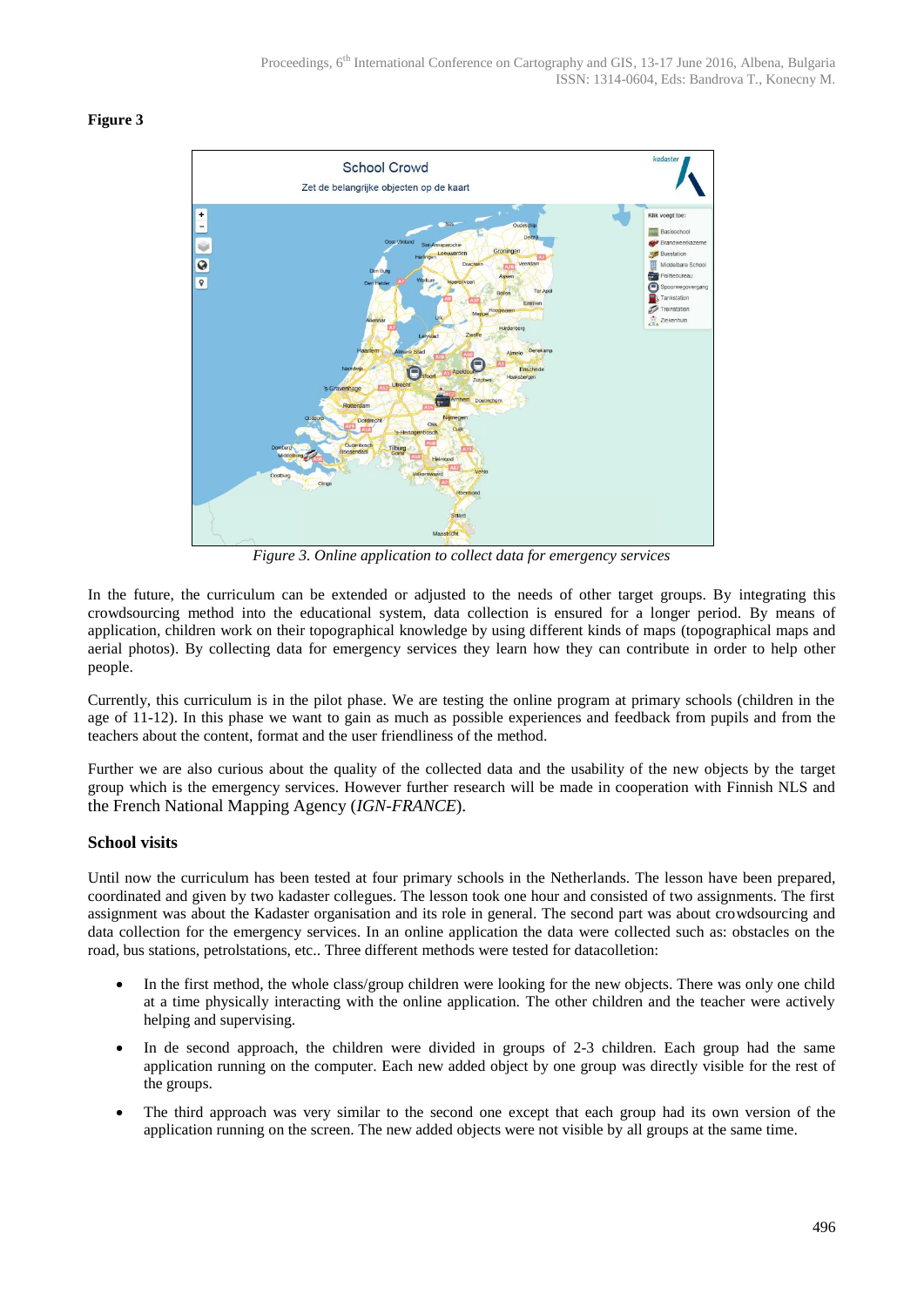# **Observations and first results**

The first results which are based on all three methods seem to be very promising. The children enthousiastically and with involvement were looking for new objects. We have noticed that the idea of helping others make the pupils very motivated. Children were asking questions about the possibility to do this exercise also at home.

In this stadium it is too early to say which of those three methods is the most suitable to collect new objects for the emergency services. Each of the three presented approaches has advantages and disadvantages. For example by means of the first method, the accuracy and correctness of the new added object was very high however there were (only) five new objects added (in the class of 32 pupils). We have found out that the supervision of the teacher and the rest of the group helps in adding correct objects and eliminate potential errors. In this approach the group gets unintentionally also the role of validator.

The second method resulted in many new objects (more than in method one and less than in method three). Around 60% of them were correct. There were also "joke" – objects added. For example someone has put a school building in the lake. During the test there were serveral questions from the children about the possibility to erase an incorrect object added by another group. The second approach did provide this possibility.

The third method resulted in the highest amount of the objects added comparing with the other two methods, however many of the added objects related to the same location. This is because children did not see the object added by other groups. On the other hand the high amount of objects pointing to the same location can be treated as a sort of validation. For example the objects mentioned by at least 8 of 10 groups can be named as very highly reliable, 6 - 8 of 10 high reliable, 2-6 of 10 medium reliable (where extra control/validation is needed), less than 2 not reliable and the object can be neglected.

The choice of the method can depend on many factors. It can depend on the target group for which we plan to collect data and the aim we want to achieve. It can also depend on internal process and possibilities of the organisation. If the aim is to make the children familiar with the phenomenon of crowdsourcing, the sort of method to collect data is of less importance. If the goal is to collect high quality data than the method can have a crucial role. In case we need a high quality data without extra validation procedure than the first method seems to be the most suitable. If the aim is to collect as many data possible than the method 2 and 3 seems to be a better choice.

The first results are based on data collected from 5 groups (together around 120 pupils). The research focused on investigating the children's experience with the subject: crowdsourcing and the diferent method of data collection. In the second phase we would like to concentrate more on the quality of the data collected and its usability for the emergency services.

# **CONCLUSIONS**

Crowdsourcing and the ongoing search for new methods for collecting uniform and actual data with a national coverage is an important issue in several Mapping Agencies in many countries. The crowdsourcing as a part of the educational program seems to be a very promising development. By means of curriculum, children gain topographical knowledge and learn how to became an important member of de society. Bringing topographic mapping to the school curriculum would guarantee a wide spared of the knowledge in the society and build a solid ground for further mapping activities among the citizens in future.

Based on the first results of the research it seems that school children can play an important role in data collection and can become active contributors to governmental data. Considering the quality and usability of the data delivered by the children, there is more research needed.

We would like to implement this approach in other countries as well and further explore the chances and obstacles of the crowdsourced data collected by pupils.